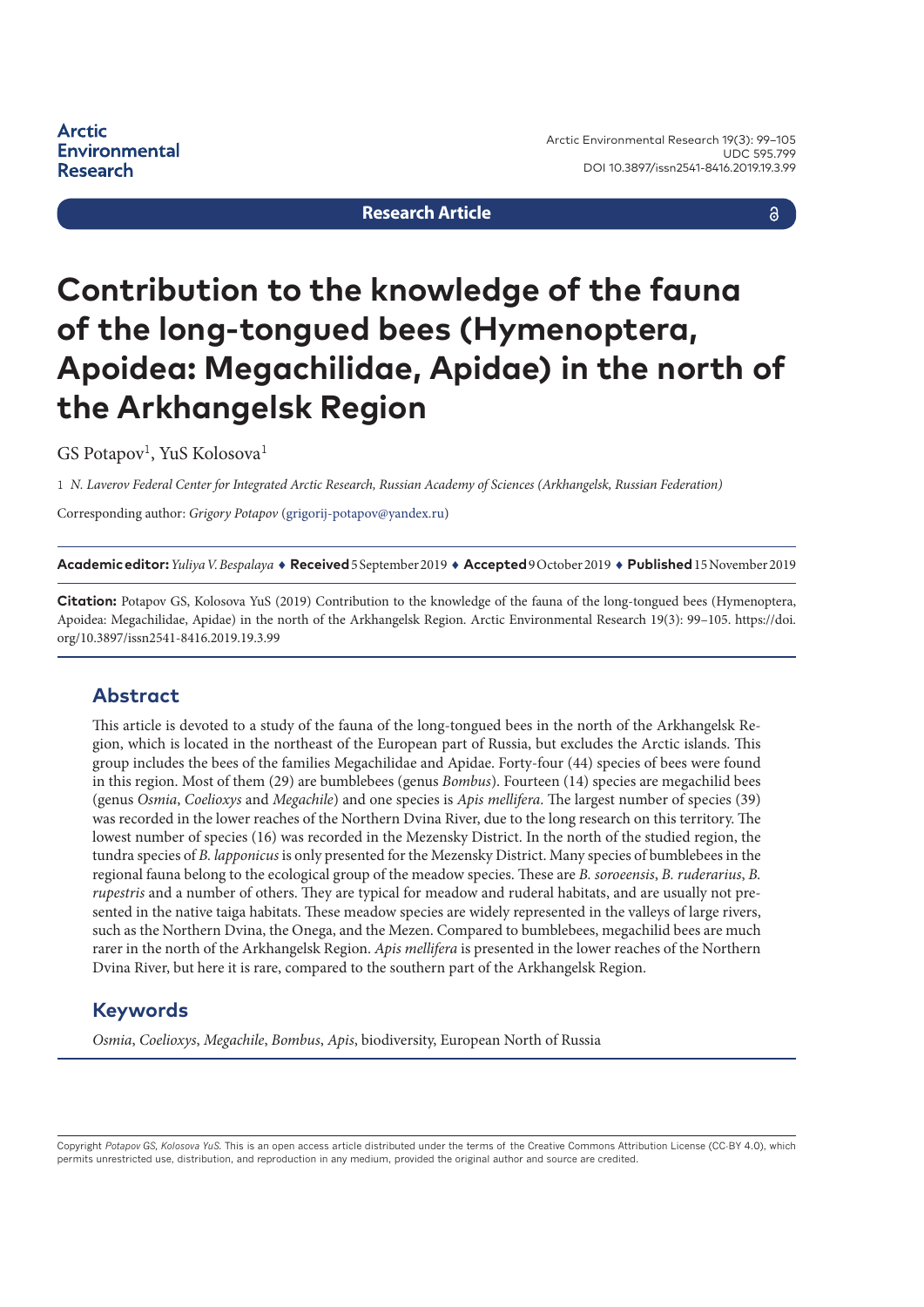## **Introduction**

It is commonly known that according to the structure of the mouthparts, bees are divided into short-tongued and long-tongued (Michener 2007). The last group is considered as monophyletic and includes the families Megachilidae and Apidae (Danforth et al. 2006). The long-tongued bees (especially the honey bee and the bumblebees) have an important role as pollinators of many entomophilous plants (Proshchalykin 2009).

Despite the long history of studying bees in Russia, a number of regions are still poorly studied. These include the European North of Russia. Only bumblebees are investigated in detail for this region (main publications: Bolotov and Kolosova 2006, Bolotov et al. 2013, Potapov et al. 2014, Filippov 2014, Potapov and Kolosova 2016). Currently, there are a few published sources concerning megachilid bees (Sedykh 1974, Söderman and Leinonen 2003, Humala 2006, Polevoi et al. 2009, Kulakova 2011, Humala and Polevoi 2011, Annotated catalogue 2017). However, detailed information on the fauna of bees is known for the territory of Finland (Söderman and Leinonen 2003).

In this article, we present information on the fauna of long-tongued bees in the north of the Arkhangelsk Region.

### **Materials and methods**

The northern part of the Arkhangelsk Region, except Novaya Zemlya and Franz Josef Land, is located mostly in the subzone of the northern taiga (Isachenko 1995). The southern part of the studied territory is a transition zone between middle taiga and northern taiga forests (Shmidt 2005). The transition between the northern taiga and forest tundra is found in the Mezensky District. The shrub tundra is located on the western coast of the Mezen Bay (Fedorov 1976). Various types of meadow and ruderal habitats are presented in the lower reaches of the large rivers, such as the Northern Dvina River (Shvartsman and Bolotov 2008, Parinova et al. 2014). They are typical sites for concentrations of bee individuals in the studied region.



**Fig. 1.** Map of the northern part of the Arkhangelsk Region. Black circles indicate the collecting localities. Numbers for the collecting localities are given in Table 1

| <b>Table 1.</b> The collecting localities of bees in the northern |  |  |
|-------------------------------------------------------------------|--|--|
| part of the Arkhangelsk Region                                    |  |  |

| N <sup>o</sup> | Locality           | <b>District</b> | Coordinates      |
|----------------|--------------------|-----------------|------------------|
| 1              | Koyda              | Mezensky        | 66°22'N, 42°32'E |
| $\overline{c}$ | Mezen              |                 | 65°49'N, 44°13'E |
| 3              | Golubino           | Pinezhsky       | 64°33'N, 43°15'E |
| $\overline{4}$ | Zimnyaya Zolotitsa | Primorsky       | 65°41'N, 40°12'E |
| 5              | Pomorye            |                 | 65°19'N, 41°06'E |
| 6              | Arkhangelsk        |                 | 64°32'N, 40°26'E |
| 7              | Severodvinsk       |                 | 64°35'N, 39°48'E |
| 8              | Solza River        |                 | 64°29'N, 39°32'E |
| 9              | Svuzma             |                 | 64°42'N, 39°00'E |
| 10             | Pushlakhta         |                 | 64°48'N, 36°34'E |
| 11             | Solovetsky Islands |                 | 65°02'N, 35°70'E |
| 12             | Kholmogory         | Kholmogorsky    | 64°14'N, 41°37'E |
| 13             | Lukovetskiy        |                 | 64°30'N, 41°97'E |
| 14             | Emetsk             |                 | 63°27'N, 41°46'E |
| 15             | Onega              | Onezhsky        | 63°54'N, 38°07'E |
| 16             | <b>Bolshoy Bor</b> |                 | 63°36'N, 39°06'E |
| 17             | Maloshuyka         |                 | 63°44'N, 37°24'E |

The map of the north of the Arkhangelsk Region is given in Figure 1. The coordinates of the studied localities are given in Table 1. Most of bees in this study were collected during the period of 1994–2019 by the researchers from the Federal Center for Integrated Arctic Research of the Russian Academy of Sciences (FCIARctic) (PhD G.S. Potapov, PhD Yu.S. Kolosova, Dr.Sc. I.N. Bolotov, V.M. Spitsyn and PhD Yu.V. Bespalaya) and the Northern (Arctic) Federal University named after M.V. Lomonosov (NArFU) (PhD M.V. Podbolotskaya and Dr.Sc. B.Yu. Filippov). Additional material (bumblebees), concerning the period from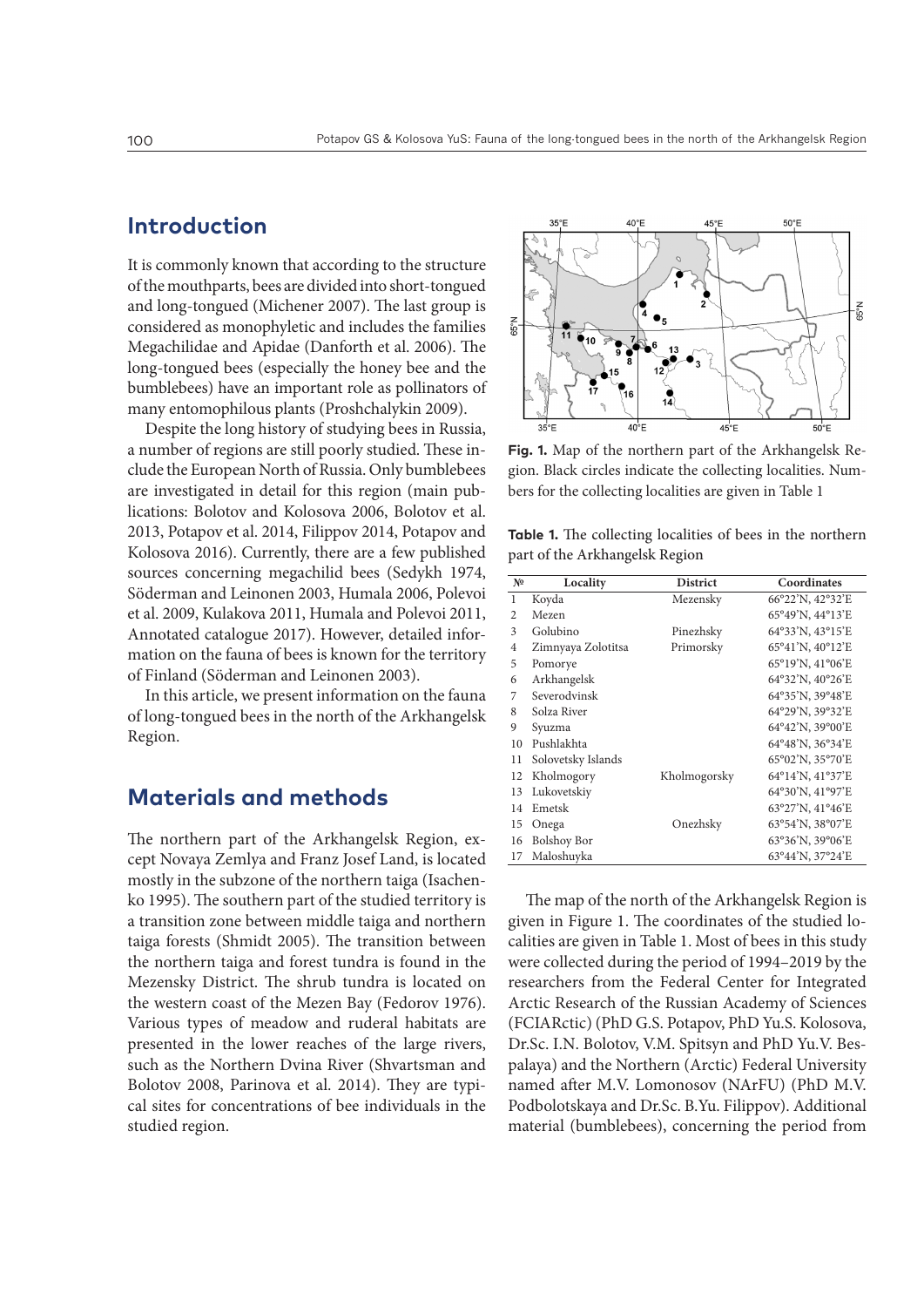the end of the nineteenth century to the first half of the twentieth century, was studied in the collections of the Zoological Institute of the Russian Academy of Sciences (Saint Petersburg, Russia).

The large part of the studied specimens from the north of the Arkhangelsk Region consists of bumblebees. These data are given in our previous articles (Bolotov et al. 2013, Potapov and Kolosova 2016, 2019). Additional unpublished materials (195 specimens) from the Onezhsky, Kholmogorsky and Primorsky Districts were collected in the period of 2017–2019. Apart from bumblebees, the studied material includes 50 specimens of Megachilidae and 35 specimens of *Apis mellifera* Linnaeus, 1758. The specimens of bees are deposited in the Russian Museum of the Biodiversity Hotspots (RMBH) of the FCIARctic, Arkhangelsk, Russia.

The species of the bees were identified according to Osychnyuk et al. (1978), Løken (1973, 1984), Söderman and Leinonen (2003), Rightmyer et al. (2010), Rasmont and Terzo (2017), and Falk and Lewington (2017). Identification of the bees was verified in the collection of the Finnish Museum of Natural History (Helsinki, Finland).

The general classification of the bees follows Michener (2007), particularly Gonzalez et al. (2012) for Megachilidae, and Williams (2018) for Bombini. The types of distributions of bees are given according the classification of Gorodkov (1984).

Notes concerning some species are:

- 1. We identified species of the *Bombus lucorum* complex solely on morphological characters. However, this method is not reliable in many cases and their identification requires using DNA barcoding (Bossert 2015). Both species, i.e., *B. cryptarum* (Fabricius, 1775) and *B. lucorum* (Linnaeus, 1761) are present in the European North (Pamilo et al. 1997, Potapov and Kolosova 2016).
- 2. Also, the distribution of *B. modestus* Eversmann, 1852 in the Arkhangelsk Region is questionable. This requires further clarification (Potapov and Kolosova 2016).
- 3. We include *Megachile maackii* Radoszkowski, 1874 in our species list. However, to our knowl-

edge, at the present time the status of this species is in doubt (Annotated catalogue 2017). According to Praz (2017) this may be a subspecies of *M. nigriventris* Schenk, 1870.

The source of the map of the region is ESRI ArcGIS 10.0 software.

#### **Results**

According to the results of our study, 44 species of bees (Megachilidae and Apidae) are found in the north of the Arkhangelsk Region (Table 2). The greatest number of species is recorded in the Primorsky District (39 species), and the least number of species is in the Mezensky District (16 species). Among the found species, most (29) are bumblebees (genus *Bombus*). Fourteen (14) species are megachilid bees (genus *Osmia*, *Coelioxys* and *Megachile*) and one species is *Apis mellifera*.

Most of the species of the studied fauna are Transpalaearctic (28 species), 9 species are Holarctic, 4 speacies are Sub-Transpalaearctic, 2 species are West-Central Palaearctic and one species (*A. mellifera*) is Cosmopolitan.

#### **Discussion**

If we consider the obtained results, it can be concluded that the study of the bee fauna of the north of the Arkhangelsk Region is still far from complete. Only the fauna of bumblebees has been sufficiently studied for the studied territory (Potapov and Kolosova 2016). In contrast, only 14 megachilid bees were found in the north of the Arkhangelsk Region (Table 2). To our knowledge, these are the first published data for the studied territory.

The greatest number of the Megachilidae species (11) is recorded in the Primorsky District (Table 2). The reason for this is the large amount of research since the 1990s in the lower reaches of the Northern Dvina River. Only in the mid-2000s did studies begin in other districts of the Arkhangelsk Region.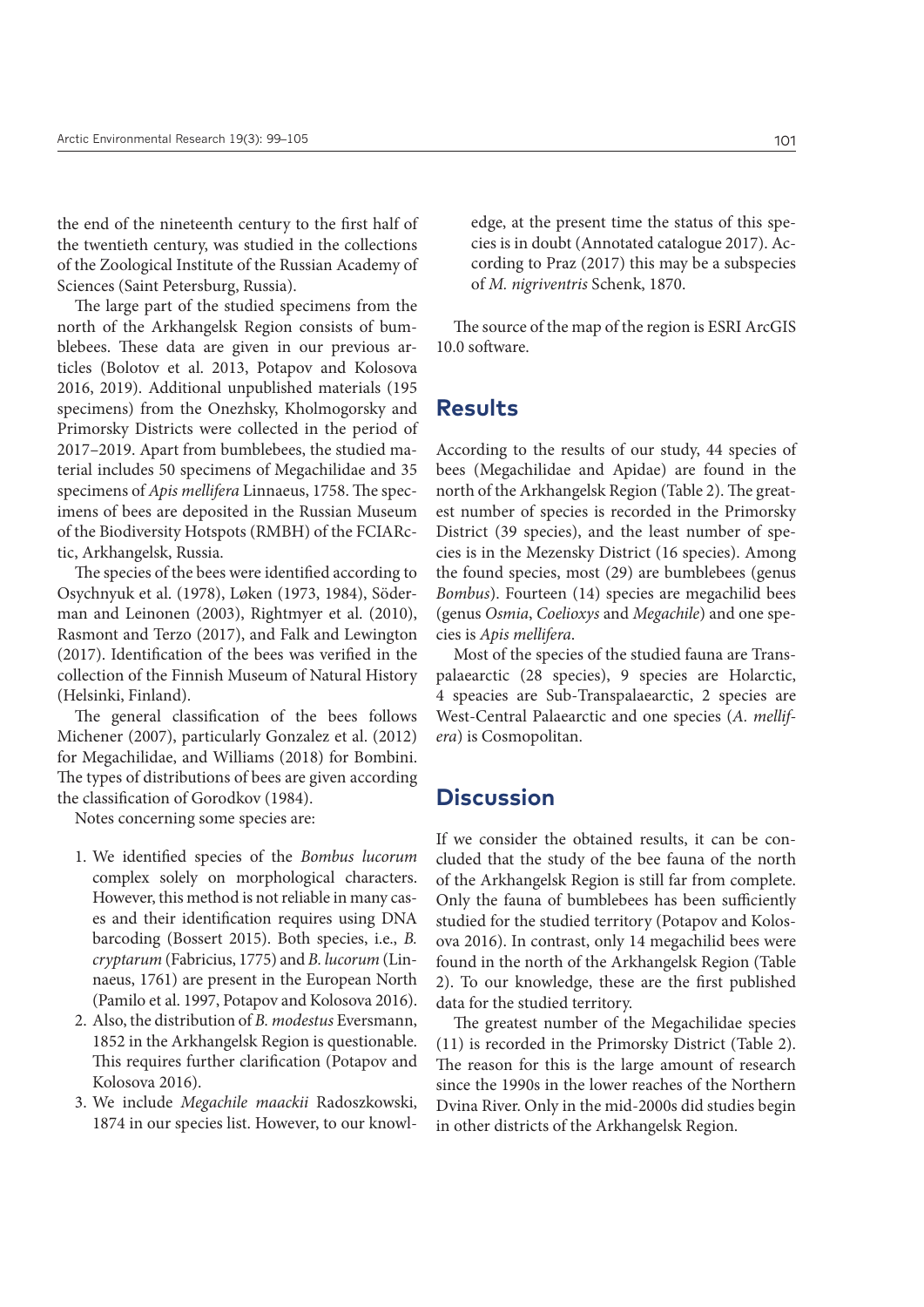| Table 2. List of the species of bees (Megachilidae and Apidae) that are recorded in the northern part of the |  |  |  |  |  |
|--------------------------------------------------------------------------------------------------------------|--|--|--|--|--|
| Arkhangelsk Region.                                                                                          |  |  |  |  |  |

| N <sup>o</sup> | Species                                             | Type of distribution | District of the Arkhangelsk Region |                          |           |                          |    |
|----------------|-----------------------------------------------------|----------------------|------------------------------------|--------------------------|-----------|--------------------------|----|
|                |                                                     |                      | Mz                                 | Pn                       | Pr        | Khl                      | On |
| $\mathbf{1}$   | Osmia (Melanosmia) inermis (Zetterstedt, 1838)      | Hol                  |                                    | $\overline{\phantom{0}}$ | $\bullet$ | $\overline{\phantom{a}}$ |    |
| 2              | O. (M.) nigriventris (Zetterstedt, 1838)            | Hol                  |                                    |                          |           |                          |    |
| 3              | Coelioxys (Boreocoelioxys) inermis (Kirby, 1802)    | Tp                   |                                    |                          |           |                          |    |
| 4              | C. (Coelioxys) elongatus Lepeletier, 1841           | Tp                   |                                    |                          |           |                          |    |
| 5              | Megachile (Megachile) alpicola Alfken, 1924         | Tp                   |                                    |                          |           |                          |    |
| 6              | M. (M.) centuncularis (Linnaeus, 1758)              | Hol                  |                                    |                          |           |                          |    |
| 7              | M. (M.) lapponica Thomson, 1872                     | Hol                  |                                    |                          |           |                          |    |
| 8              | M. (M.) ligniseca (Kirby, 1802)                     | Tp                   |                                    |                          |           |                          |    |
| 9              | M. (Xanthosarus) analis Nylander, 1852              | Tp                   |                                    |                          |           |                          |    |
| 10             | M. (X.) circumcincta (Kirby, 1802)                  | Hol                  |                                    |                          |           |                          |    |
| 11             | M. (X.) lagopoda (Linnaeus, 1761)                   | Tp                   |                                    |                          |           |                          |    |
| 12             | M. (X.) cf. maackii Radoszkowski, 1874              | Tp                   |                                    |                          |           |                          |    |
| 13             | M. (X.) nigriventris Schenk, 1870                   | Tp                   |                                    |                          |           |                          |    |
| 14             | M. (X.) willughbiella (Kirby, 1802)                 | Tp                   |                                    |                          |           |                          |    |
| 15             | Bombus (Kallobombus) soroeensis (Fabricius, 1777)   | Tp                   |                                    |                          |           |                          |    |
| 16             | B. (Subterraneobombus) distinguendus Morawitz, 1869 | Hol                  |                                    |                          |           |                          |    |
| 17             | B. (Megabombus) hortorum (Linnaeus, 1761)           | Tp                   |                                    |                          |           |                          |    |
| 18             | B. (Mg.) consobrinus Dahlbom, 1832                  | STp                  |                                    |                          |           |                          |    |
| 19             | B. (Thoracobombus) muscorum (Linnaeus, 1758)        | Tp                   |                                    |                          |           |                          |    |
| 20             | B. (Th.) ruderarius (Müller, 1776)                  | Tp                   |                                    |                          |           |                          |    |
| 21             | B. (Th.) veteranus (Fabricius, 1793)                | Tp                   |                                    |                          |           |                          |    |
| 22             | B. (Th.) humilis Illeger, 1806                      | Tp                   |                                    |                          |           |                          |    |
| 23             | B. (Th.) pascuorum (Scopoli, 1763)                  | Tp                   |                                    |                          |           |                          |    |
| 24             | B. (Th.) schrencki Morawitz, 1881                   | STp                  |                                    |                          |           |                          |    |
| 25             | B. (Psithyrus) rupestris (Fabricius, 1793)          | Tp                   |                                    |                          |           |                          |    |
| 26             | B. (Ps.) bohemicus Seidl, 1837                      | Tp                   |                                    |                          |           |                          |    |
| 27             | B. (Ps.) barbutellus (Kirby, 1802)                  | Tp                   |                                    |                          |           |                          |    |
| 28             | B. (Ps.) flavidus Eversmann, 1852                   | Hol                  |                                    |                          |           |                          |    |
| 29             | B. (Ps.) norvegicus (Sparre-Schneider, 1918)        | Tp                   |                                    |                          |           |                          |    |
| 30             | B. (Ps.) quadricolor (Lepeletier, 1832)             | W-Cp                 |                                    |                          |           |                          |    |
| 31             | B. (Ps.) sylvestris (Lepeletier, 1832)              | Tp                   |                                    |                          |           |                          |    |
| 32             | B. (Pyrobombus) lapponicus (Fabricius, 1793)        | Tp                   |                                    |                          |           |                          |    |
| 33             | B. (Pr.) hypnorum (Linnaeus, 1758)                  | Tp                   |                                    |                          |           | $\bullet$                |    |
| 34             | B. (Pr.) cf. modestus Eversmann, 1852               | Tp                   |                                    |                          |           |                          |    |
| 35             | B. (Pr.) pratorum (Linnaeus, 1761)                  | W-Cp                 |                                    |                          |           |                          |    |
| 36             | B. (Pr.) jonellus (Kirby, 1802)                     | Hol                  |                                    |                          |           |                          |    |
| 37             | B. (Pr.) cingulatus Wahlberg, 1854                  | Tp                   |                                    |                          |           |                          |    |
| 38             | B. (Bombus) sporadicus Nylander, 1848               | Tp                   |                                    |                          |           |                          |    |
| 39             | B. (Bo.) cf. lucorum (Linnaeus, 1761)               | Tp                   |                                    |                          |           |                          |    |
| 40             | B. (Bo.) patagiatus Nylander, 1848                  | STp                  |                                    |                          |           |                          |    |
| 41             | B. (Bo.) cf. cryptarum (Fabricius, 1775)            | Hol                  |                                    |                          |           |                          |    |
| 42             | B. (Melanobombus) sichelii Radoszkowski, 1860       | Tp                   |                                    |                          |           |                          |    |
| 43             | B. (Cullumanobombus) semenoviellus Skorikov, 1910   | STp                  |                                    |                          |           |                          |    |
| 44             | Apis mellifera Linnaeus, 1758                       | Cs                   |                                    |                          |           |                          |    |
|                | Total number of species                             |                      | 16                                 | 25                       | 39        | 28                       | 26 |

Notes: Type of distribution: Cs – Cosmopolitan, Hol – Holarctic, Тр – Transpalaearctic, W-Cp – West-Central-Palaearctic, STp – Sub-Transpalaearctic. District of the Arkhangelsk Region: Mz – Mezensky, Pn – Pinezhsky, Pr – Primorsky, Khl – Kholmogorsky, On – Onezhsky. Symbols: (•) – recorded, according to the examined material,  $(-)$  – absent.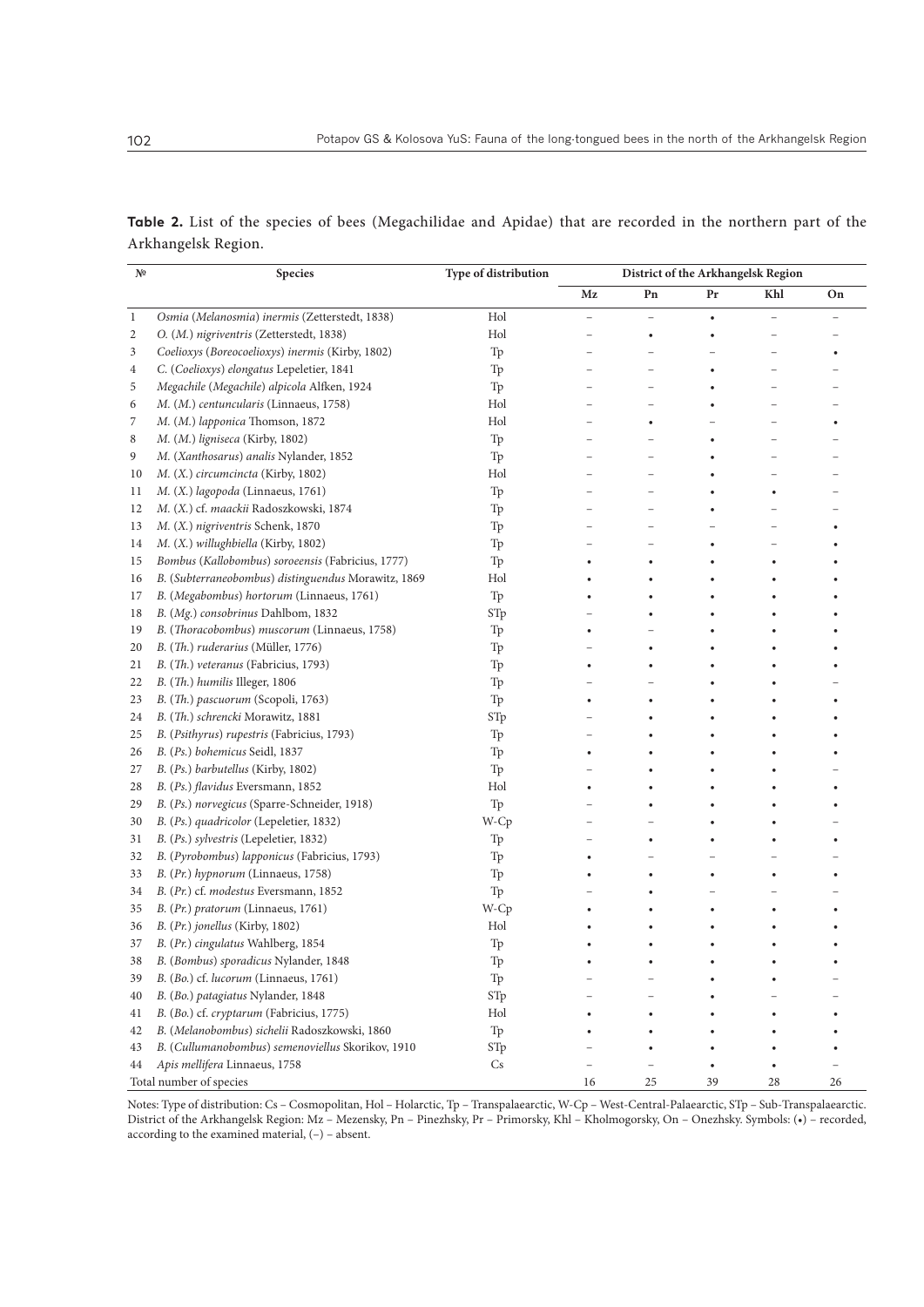No megachilid bees are found in the Mezensky District. Here, only bumblebees (16 species) are recorded. The northern part of the Arkhangelsk Region is the northern edge of the distribution of Megachilidae in the north-eastern European North of Russia. In Eastern Fennoscandia a number of species (for example, *O. inermis*, *O. nigriventris*) reach the northern part of the Murmansk Region and Norway (Söderman and Leinonen 2003). It is probable that these two species would be found in the Mezensky District following more detailed research over long time periods.

Compared to neighbouring regions, there is a lesser number of recorded species of the family Megachilidae in the north of the Arkhangelsk Region. Seventeen (17) species in the Komi Republic (Sedykh 1974) and 26 species in the middle part of Finland and Karelia (Söderman and Leinonen 2003) are known. Obviously, further studies would increase the number of recorded species of megachilid for the Arkhangelsk Region.

All of these recorded species of the family Megachilidae are also known from Finland and Karelia (Söderman and Leinonen 2003). A number of them have a decline in their abundance and are classified as near threatened or regionally extinct species, and these are *M. centuncularis* and *M. lagopoda* (Rassi et al. 2010, Hyvärinen et al. 2019). Other megachilid bees in Finland are either common or are also in decline in the second half of the twentieth century (Söderman and Leinonen 2003). Our data do not allow us to adequately assess the rarity of these species in the region. However, the obvious lower abundance of megachilid bees, compared to bumblebees, in the north of the Arkhangelsk Region requires continuous monitoring of their populations. A possible decline of bee populations under anthropogenic influences may have consequences such as the disappearance of some species from the regional fauna.

In this study, *A. mellifera* was found in the lower reaches of the Northern Dvina River (Primorsky and Kholmogorsky Districts), but here it is rare compared to the southern part of the Arkhangelsk Region.

Among the bumblebees, *B. patagiatus* is the rarest species in the north of the Arkhangelsk Region. Only one specimen of this species was collected near Severodvinsk in 2013 (Potapov and Kolosova 2019).

A number of bumblebee species have specificities in their distribution in the north of the Arkhangelsk Region. Only in the north of this region is the tundra species of *B. lapponicus* presented. It is recorded in the Mezensky District (Koyda and Mezen) (Potapov and Kolosova 2016). This species does not reach more southern localities in the north of the Arkhangelsk Region (Potapov and Kolosova 2016).

*B. consobrinus*, however, is presented quite locally in most districts of the studied region (Table 1). This species is considered as monolectic in Fennoscandia and is related with *Aconitum septentrionale* (Løken 1973, Pekkarinen and Teräs 1993, Söderman and Leinonen 2003). In the north of the Arkhangelsk Region, *B. consobrinus* is most abundant in the boreal ecosystems of the Pinezhsky District (Bolotov and Kolosova 2006) but it is rare in the other areas of the studied region (Potapov and Kolosova 2016). *B. consobrinus* is also rare in Finland and Karelia (Söderman and Leinonen 2003, Parkkinen et al. 2018).

As a separate group of species in the regional fauna, the bumblebee species can be distinguished, such as *B. soroeensis*, *B. ruderarius*, *B. rupestris*, and a number of others. They are typical for meadow and ruderal habitats, and they are usually not presented in the native taiga habitats (Potapov and Kolosova 2016, 2019). These meadow species are widely presented in the valleys of large rivers such as the Northern Dvina, the Onega, and the Mezen. These patterns are well known and they are studied in detail for the Arkhangelsk Region (Potapov and Kolosova 2016, 2017, 2019).

In the studied region, species of bees with wide ranges are present, which is typical for the European North of Russia (Potapov and Kolosova 2016). This is a result of the post-glacial origin of the regional bee fauna (Løken 1973, Pekkarinen and Teräs 1993, Shvartsman and Bolotov 2008).

#### **Conclusion**

The fauna of the long-tongued bees (Megachilidae and Apidae) of the north of the Arkhangelsk Region has 44 species and most of them are bumblebees. The re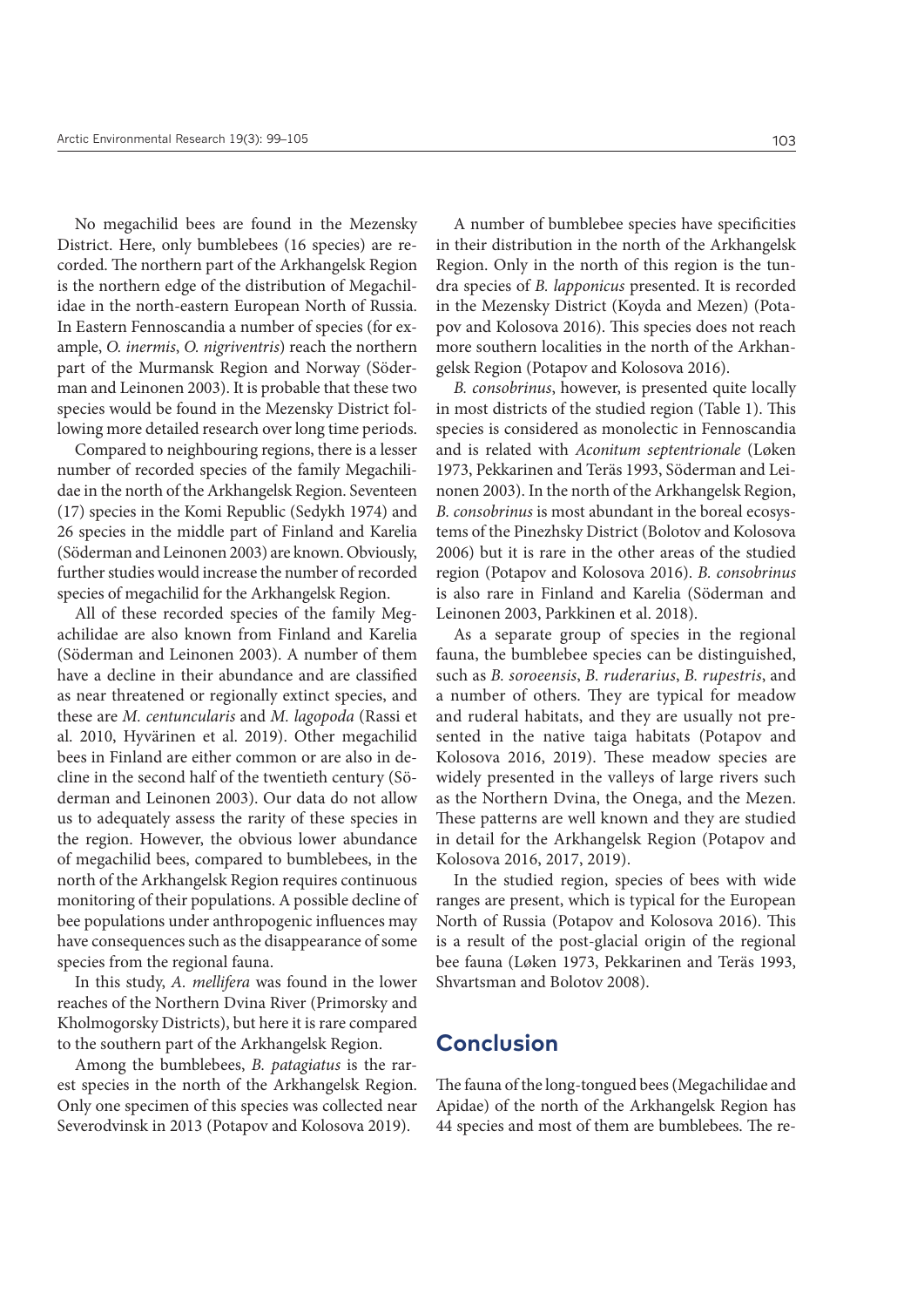gional fauna is typical for the European North of Russia. Future studies should be directed towards a more detailed study of local bee faunae. This will increase the number of observed megachilid species for different districts of the north of the Arkhangelsk Region.

## **Acknowledgements**

We are especially grateful to PhD M.V. Podbolotskaya (1956–2014), who established bumblebee research in the Arkhangelsk Region. We are indebted to Dr. Sc. I.N. Bolotov, Dr. Sc. B.Yu. Filippov, PhD Yu.V. Bespalaya and V.M. Spitsyn who generously supplied us with material from some localities of the Arkhangelsk Region. We would like to thank PhD Juho Paukkunen (Finnish Museum of Natural History, Helsinki) for assistance in studying bees and providing us with access to the collection of the Museum for the purposes of this research. Also, we are grateful to the staff of the Zoological Institute of Russian Academy of Sciences, Saint-Petersburg for the opportunity to examine collections. We thank PhD M.Yu. Gofarov, who supplied us with the map. This study was supported by the project of the Ministry of Education and Science of the Arkhangelsk Region "Young Scientists of Pomorye" (no. 14-2019-02а). Special thanks are due to Dr. M. Copley for improving the language of the article.

# **References**

- Annotated catalogue (2017) Annotated catalogue of the Hymenoptera of Russia. Volume I. Symphyta and Apocrita: Aculeata. In: Lelej AS, Proshchalykin MYu, Loktionov VM (Eds) Proceedings of the Zoological Institute RAS, Supplement 6, 475 pp.
- Bolotov IN, Kolosova YuS (2006) Trends in the formation of biotopic complexes of bumblebees (Hymenoptera, Apidae: Bombini) in the northern taiga karst landscapes of the Western Russian Plain. Russian Journal of Ecology 37 (3): 156–166. <https://doi.org/10.1134/S1067413606030039>
- Bolotov IN, Kolosova YuS, Podbolotskaya MV, Potapov GS, Grishchenko IV (2013) Mechanism of density compensation in island bumblebee assemblages (Hymenoptera, Apidae, *Bombus*) and the notion of reserve compensatory species. Biology Bulletin 40(3): 318–328.<https://doi.org/10.1134/S1062359013030035>
- Bossert S (2015) Recognition and identification of bumblebee species in the *Bombus lucorum*-complex (Hymenoptera, Apidae) – a review and outlook. Deutsche Entomologische Zeitschrift 62(1): 19–28.<https://doi.org/10.3897/dez.62.9000>
- Danforth BN, Sipes S, Fang J, Brady SG (2006) The history of early bee diversification based on five genes plus morphology. Proceedings of the National Academy of Sciences of the United States of America 103(41): 15118–15123. [https://doi.](https://doi.org/10.1073/pnas.0604033103) [org/10.1073/pnas.0604033103](https://doi.org/10.1073/pnas.0604033103)
- Falk S, Lewington R (2017) Field guide of the bees of Great Britain and Ireland. Bloomsbury, London, 432 pp.
- Fedorov VD (1976) Atlas of Arkhangelsk Region. The Main Department of Geodesy and Cartography of the Council of Ministers of the USSR, Moscow, 72 pp.
- Filippov NY (2014) Diversity and ecology of bumblebees (Hymenoptera, Apidae, *Bombus* Latr.) in the European North-East of Russia. PhD Thesis, Institute of Biology of Komi Scientific Centre of the Ural Branch of the RAS, Syktyvkar.
- Gonzalez VH, Griswold T, Praz CJ, Danforth BN (2012) Phylogeny of the bee family Megachilidae (Hymenoptera: Apoidea) based on adult morphology. Systematic Entomology 37(2): 261–286. [https://doi.org/10.1111/j.1365-](https://doi.org/10.1111/j.1365-3113.2012.00620.x) [3113.2012.00620.x](https://doi.org/10.1111/j.1365-3113.2012.00620.x)
- Gorodkov KB (1984) Types of areas of tundra and forests zones insects of the European Part of the USSR. Areas of insects in the European part of the USSR: Atlas, Maps 179-221. Nauka, Leningrad, 3–20.
- Humala AE (2006) On the insect fauna of Kivach Nature Reserve. Proceedings of the Karelian Scientific Centre of the RAS 10: 153–159.
- Humala AE, Polevoi AV (2011) Records of new and remarkable insect species (Insecta) in Northern Ladoga Area. Proceedings of the Karelian Scientific Centre of the RAS 2: 142–144.
- Isachenko AG (1995) Physical and geographical characteristics of the region. In: Frolov AK (Ed.) State of the environment of the North-Western and Northern regions of Russia. Nauka, Saint-Petersburg, 7–30.
- Kulakova OI (2011) Hymenoptera. In: Tatarinov AG (Ed.) Fauna of the Komi Republic. Arachnida and Insecta. Institute of Biology of Komi Scientific Centre of the Ural Branch of the RAS, Syktyvkar, 161–191.